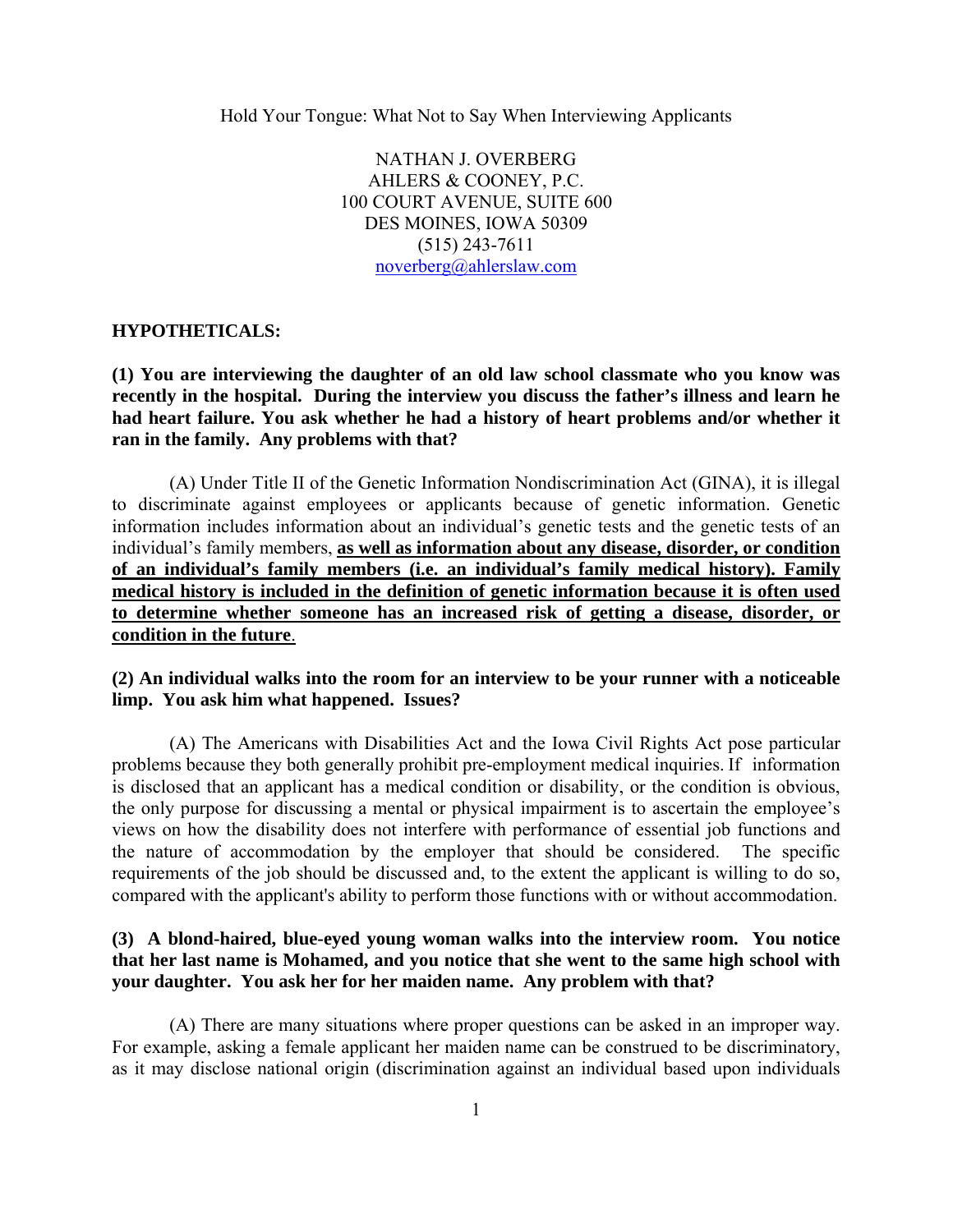they marry may be actionable), marital status, or because male applicants may not have been asked for prior names. However, if all applicants, male and female, are asked to provide all names that may have been used by them in the past and as are necessary to permit a check on work and education records, such a question has less of a chance of being considered discriminatory.

# **(4) You have previously made an offer to an individual, only to later learn that he had recently been arrested for shop lifting. So you start asking interviewees if they have ever been arrested. Any issues with that new practice?**

 (A) The EEOC has opined that asking for arrest histories has a disparate impact on minority applicants. In Iowa it is acceptable to ask all employees about CONVICTIONS. It is better practice to ask about recent convictions that may have some relevance to the job being filled.

### **(5) An applicant who attended your High School shows up for an interview. You ask the applicant what year he graduated. Any concerns?**

(A) Any questions that tend to identify the age of an applicant, especially, anyone who is over 40, opens up the risk of an age discrimination claim. Other questions to be avoided include dates of attendance at college, years degrees obtained, whether the individual went straight through undergraduate and graduate school. The better course of action is to simply ask for education history (without dates of degrees obtained).

# **(6) A female applicant volunteers that she has two young children at home. You ask who takes care of the children. Ok?**

(A) Unless you make a habit of asking the same question of all male applicants, this question would be a bad idea. Any questions which suggest that you are assuming a female applicant has child care responsibilities that may make her a less qualified candidate can lead to a claim of sex discrimination. A better approach is to generally ask all candidates if there is anything that may interfere with their ability to meet regular attendance expectations.

#### **(7) An applicant has a significant accent. You ask-where are you from originally? Is that an acceptable question?**

 (A) No. Questions which elicit information about past residency or suggest you are interested in the applicant's national origin can give rise to claims of discrimination. Any concerns about eligibility for hire can occur after an employee is offered a job through the I-9 authorization process.

**(8) An applicant's resume suggests he attended a school that was affiliated with some religion. Is it ok to ask what church it was affiliated with? OR What if the individual volunteers that he has 9 children. Is it ok to ask if he is Mormon or Catholic?**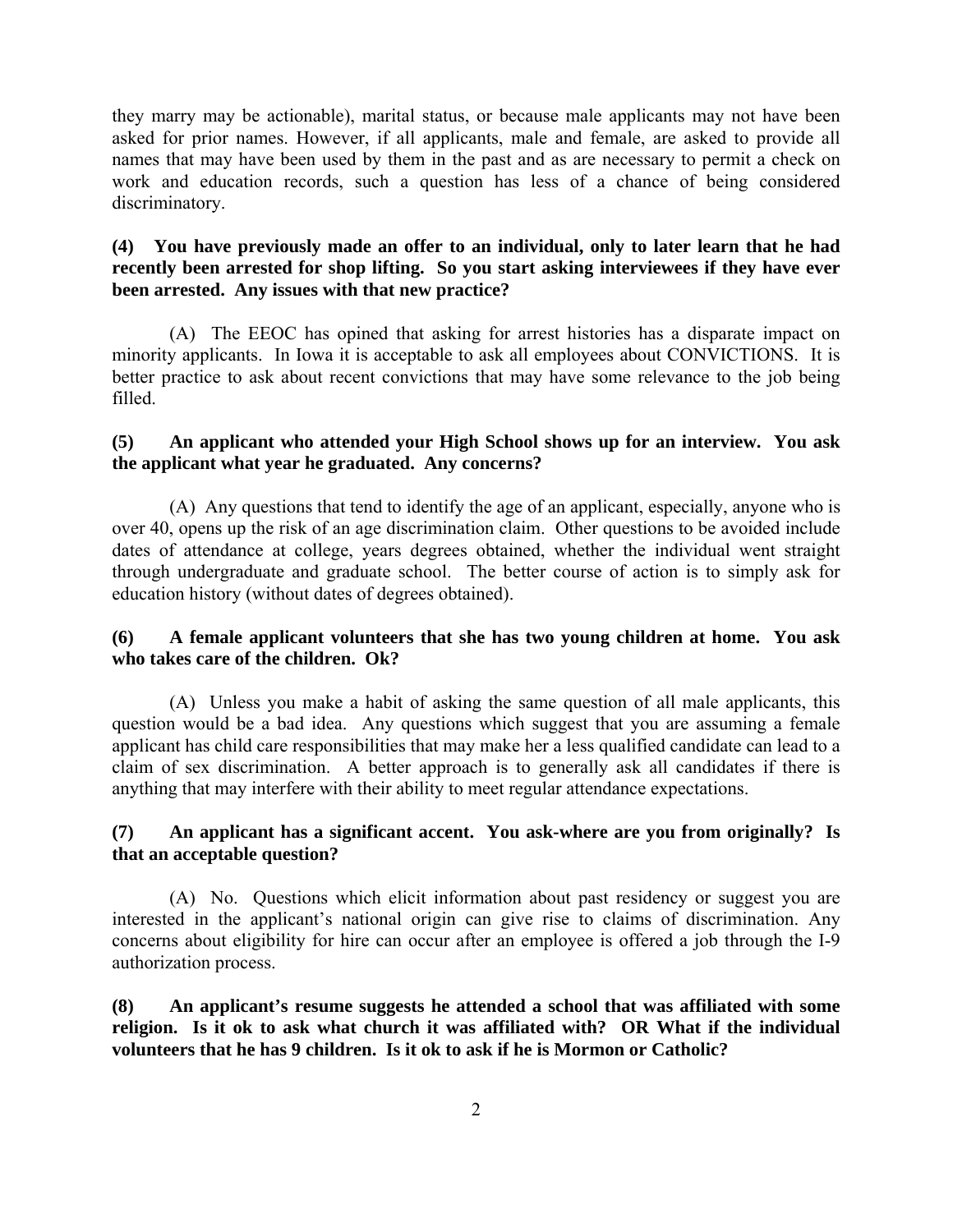(A) No, not unless you want to defend a religious discrimination claim.

**(9) You recently had to fire a secretary for stealing from the petty cash. When interviewing her replacement, you want to determine if the applicants have any credit problems that may make them a risk to do the same thing. Is it a problem to ask if they have had any personal bankruptcies?** 

(A) Possibly. The bankruptcy act makes it illegal to discriminate in employment on the basis of an individual having been a debtor in the bankruptcy process.

**(10) So you successfully hire an employee and they stick around for 30 years. However, due to efficiencies in the practice brought on by new electronic processes, you have decided that staff should be reduced and your assistant is selected for the cull. To sooth the transition you want to treat the departure as a retirement. Should you offer to throw her a retirement party?** 

(A) No. The adage no good deed goes unpunished applies to this situation. On more than one occasion we have seen such an approach result in an age discrimination claim. Go forward with the reduction as you would for anyone else. Now, if she raises the idea, you can work with her on it, but don't be initiating any conversations about the "R" word.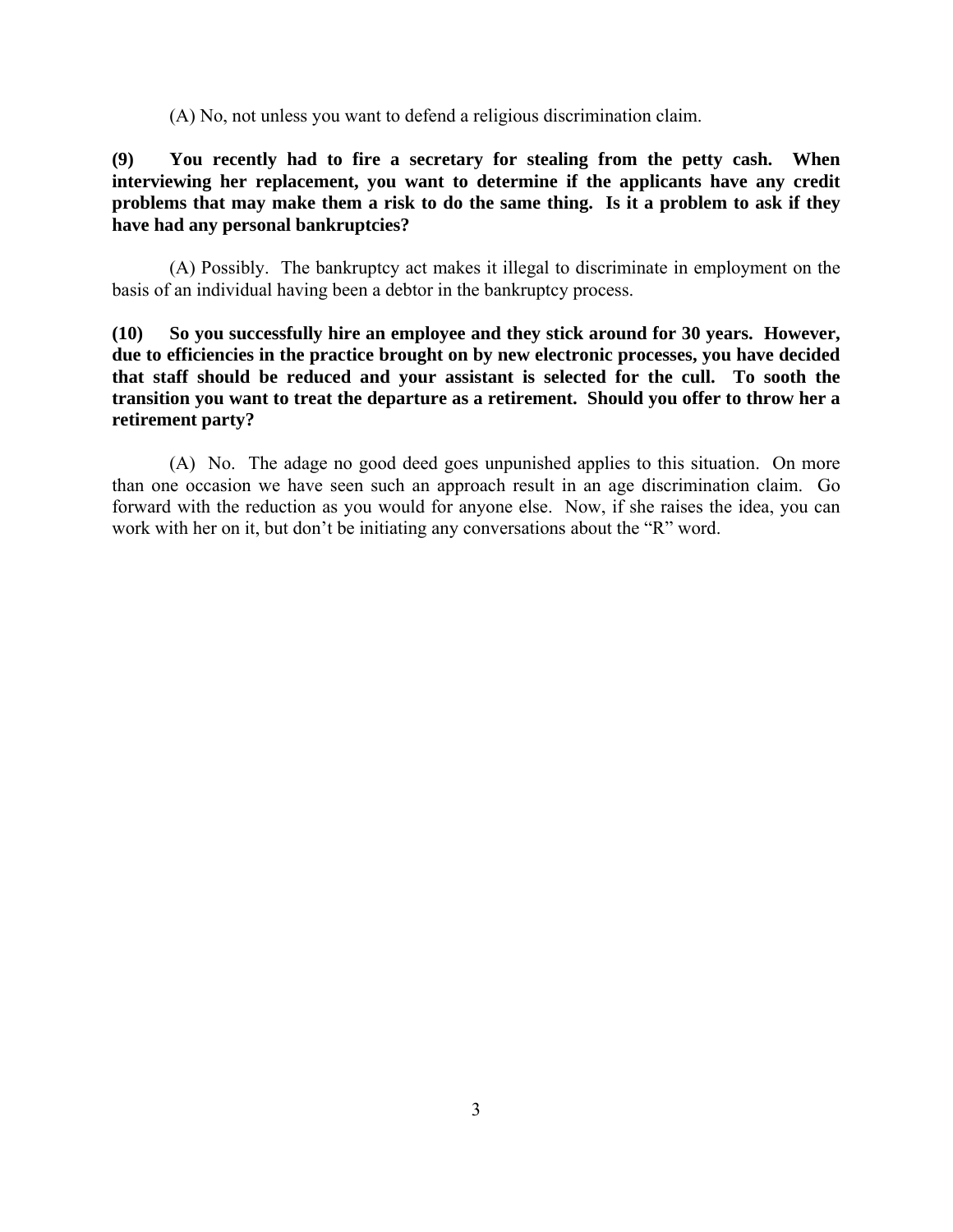#### **OVERVIEW**

Pre-employment inquiries are designed for one purpose--to elicit information from which an intelligent employment decision can be made. Therefore, questions which are not relevant to the employee selection process must be avoided. Secondly, prospective employees are protected by a number of rights. Some of the rights are established by anti-discrimination laws. As a general proposition, many inquiries are not unlawful per se. However, if a negative employment decision is made, absence of a legitimate reason for making the inquiry can constitute persuasive evidence that the employment decision was made with discriminatory intent. Therefore, during interviews and reference checks, you may not ask any questions concerning the following, except as permitted in limited situations described below:

- ▸ Questions as to race, sex, sexual orientation, gender identity, religion, national origin, physical or mental disability, or age.
- ▸ Questions as to marital status, child care responsibilities, intentions as to pregnancy or birth control.
- ▸ Questions as to height, weight, type of military discharge, or arrest records.
- ▸ Questions as to economic status such as credit information or prior bankruptcy or garnishments.
- ▸ Questions about religious views or associations.
- ▸ Questions about personal matters, such as sexual habits or preferences, and questions about association or church memberships.<sup>1</sup>
- ▸ Medical or disability questions.
- Family medical history.

 There are many situations where proper questions can be asked in an improper way. For example, asking a female applicant her maiden name can be construed to be discriminatory, as it may disclose national origin, marital status, or because male applicants may not have been asked for prior names. However, if all applicants, male and female, are asked to provide all names that may have been used by them in the past and as are necessary to permit a check on work and education records, such a question has less of a chance of being considered discriminatory.

 It is also important that all applicants and all individuals who are contacted for references be asked the same questions. An employer was sued for discrimination because questions were

<sup>&</sup>lt;u>1</u> <sup>1</sup> For certain jobs, leadership skills are important and desirable. In those instances, questions could be asked whether the applicant had any positions of leadership, rather than asking questions about memberships and associations.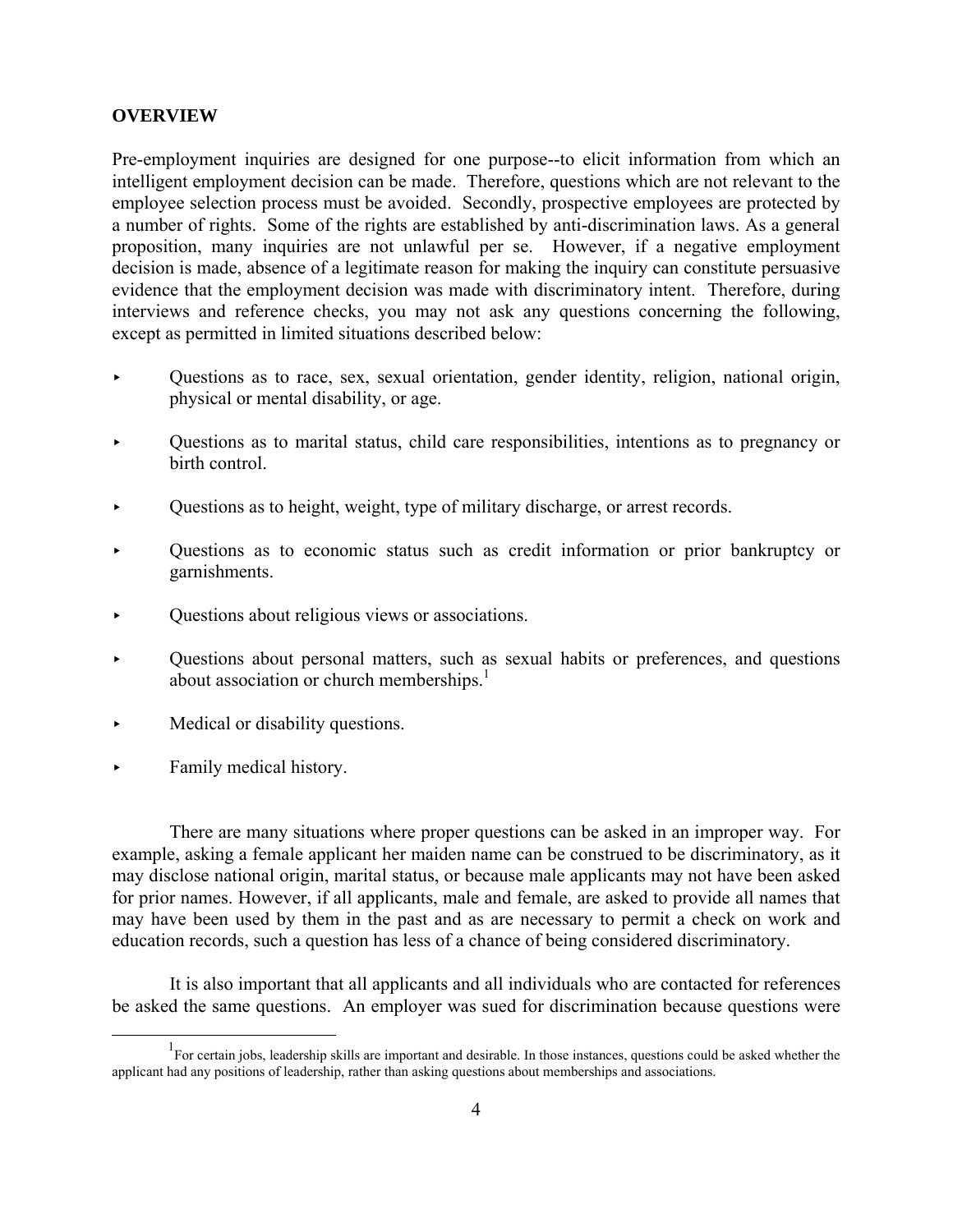asked about a female applicant's alleged extra-marital affair when no similar questions were asked about male applicants. Although such questions should be avoided because of the privacy implications of such questions, if such questions can ever be justified as job related, they surely must be asked of all applicants and not just one classification of applicant.

 If any information is provided that was not elicited by the questions asked, you must make an assessment whether the information is job related. If not job related, the information should not be further pursued or considered. If job related and further pursued, it must be pursued in terms of how the facts affected the applicant's ability to perform the work. Further, even if job related, if similar information was not pursued for other applicants, it should not be pursued for any applicant. All applicants must be treated the same.

| Acceptable<br><b>Pre-employment Inquiries</b>                                                                                                                                                                   | <b>Subject</b>              | Unacceptable<br><b>Pre-employment Inquiries</b>                                                                                                                                |
|-----------------------------------------------------------------------------------------------------------------------------------------------------------------------------------------------------------------|-----------------------------|--------------------------------------------------------------------------------------------------------------------------------------------------------------------------------|
| Name<br>Is there any additional<br>information relative to change<br>of name, use of an assumed<br>name, or nick-name<br>necessary to permit a check<br>on your work and education<br>records? If yes, explain. | Name                        | What was your maiden<br>name?                                                                                                                                                  |
| None                                                                                                                                                                                                            | Marital Status <sup>2</sup> | What is your marital status<br>$\bullet$<br>or living arrangements<br>Do you go by "Miss, Mrs.<br>or $Ms$ .?"<br>With whom do you reside?<br>Do you live with your<br>parents? |
| None                                                                                                                                                                                                            | Dependents                  | How many dependents do<br>you have?                                                                                                                                            |

 <sup>2</sup>  $^{2}$ Questions regarding marital status are rarely job related and information that is needed for tax, insurance, social security or other legitimate purposes may be obtained after employment begins.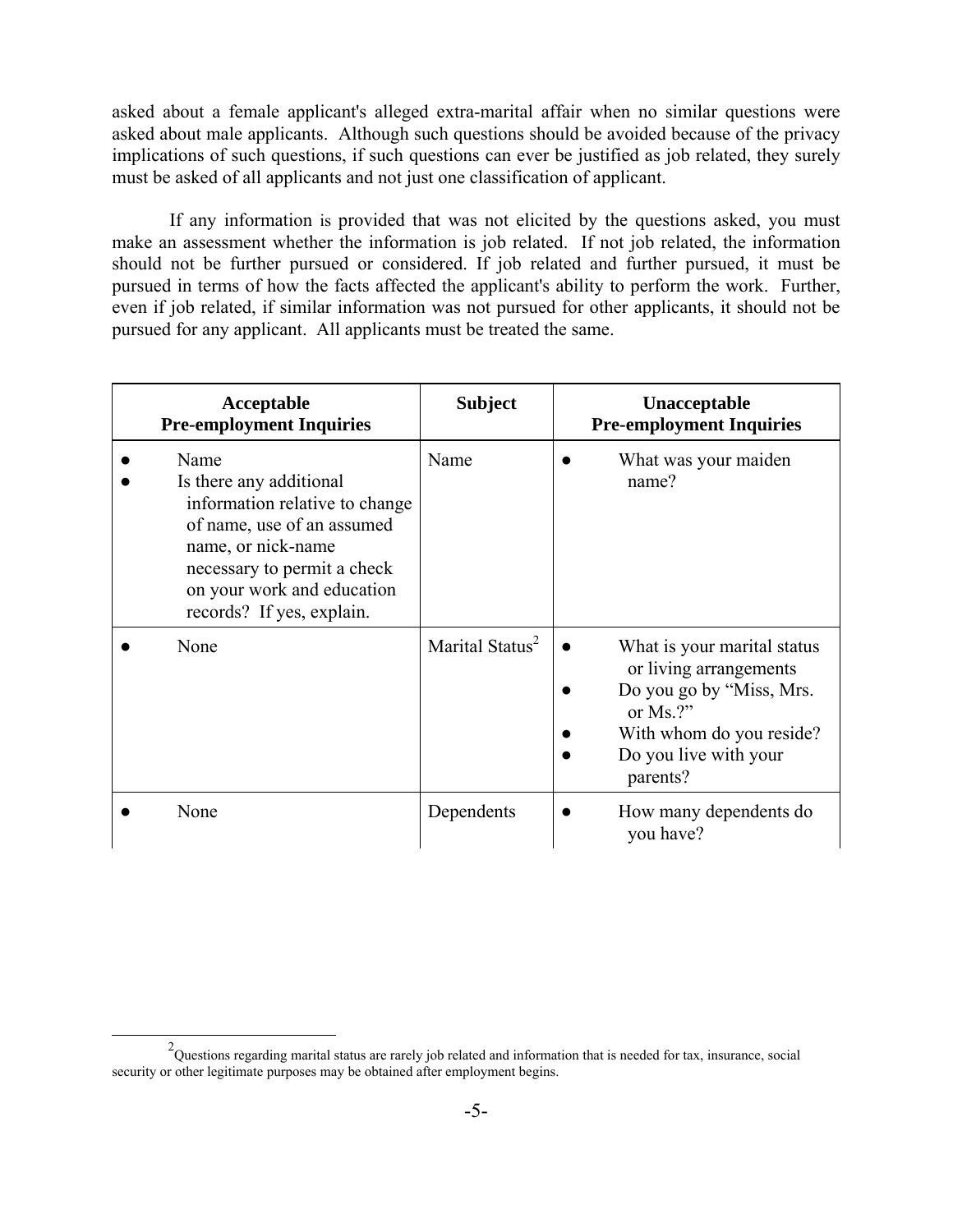| For those applicants who<br>appear to be too young,<br>questions may be asked to<br>insure that they meet the<br>minimum age requirements.<br>Therefore, if you have reason<br>to question whether an<br>applicant is 18, you may ask<br>whether the applicant is 18<br>years of age or older, and if<br>not, what the applicant's birth<br>date is so that the city may<br>comply with the Child Labor<br>Laws. | Age                        | How old are you?<br>What is your date of birth?<br>Questions which tend to<br>identify applicants over the<br>age of 39.                                                                                                                                                                            |
|------------------------------------------------------------------------------------------------------------------------------------------------------------------------------------------------------------------------------------------------------------------------------------------------------------------------------------------------------------------------------------------------------------------|----------------------------|-----------------------------------------------------------------------------------------------------------------------------------------------------------------------------------------------------------------------------------------------------------------------------------------------------|
| At what address can we reach<br>you?                                                                                                                                                                                                                                                                                                                                                                             | Residency                  | Where do you live?<br>Have you had any foreign<br>residences?                                                                                                                                                                                                                                       |
| Is there anything that would<br>interfere with your regular<br>attendance at work?                                                                                                                                                                                                                                                                                                                               | Child Care<br>Arrangements | Who is responsible for<br>taking care of your<br>children?<br>Do you have children at<br>home?                                                                                                                                                                                                      |
| None.                                                                                                                                                                                                                                                                                                                                                                                                            | Color of Eyes<br>and Hair  | What color are your eyes<br>and hair?<br>Do you die your hair?                                                                                                                                                                                                                                      |
| Are you capable of performing<br>the essential functions of the<br>job with or without<br>reasonable accommodations?<br>Can you perform specific<br>functions with or without<br>reasonable accommodations?                                                                                                                                                                                                      | <b>Health History</b>      | What is your health history?<br>Does your family have a<br>history of health<br>problems?<br>Have you been absent<br>frequently due to sickness?<br>Have you had any workers'<br>compensations claims?<br>Who is your doctor?<br>Have you ever been turned<br>down for health or life<br>insurance? |
| None                                                                                                                                                                                                                                                                                                                                                                                                             | Height and<br>Weight       | How tall are you?<br>How much do you weight?                                                                                                                                                                                                                                                        |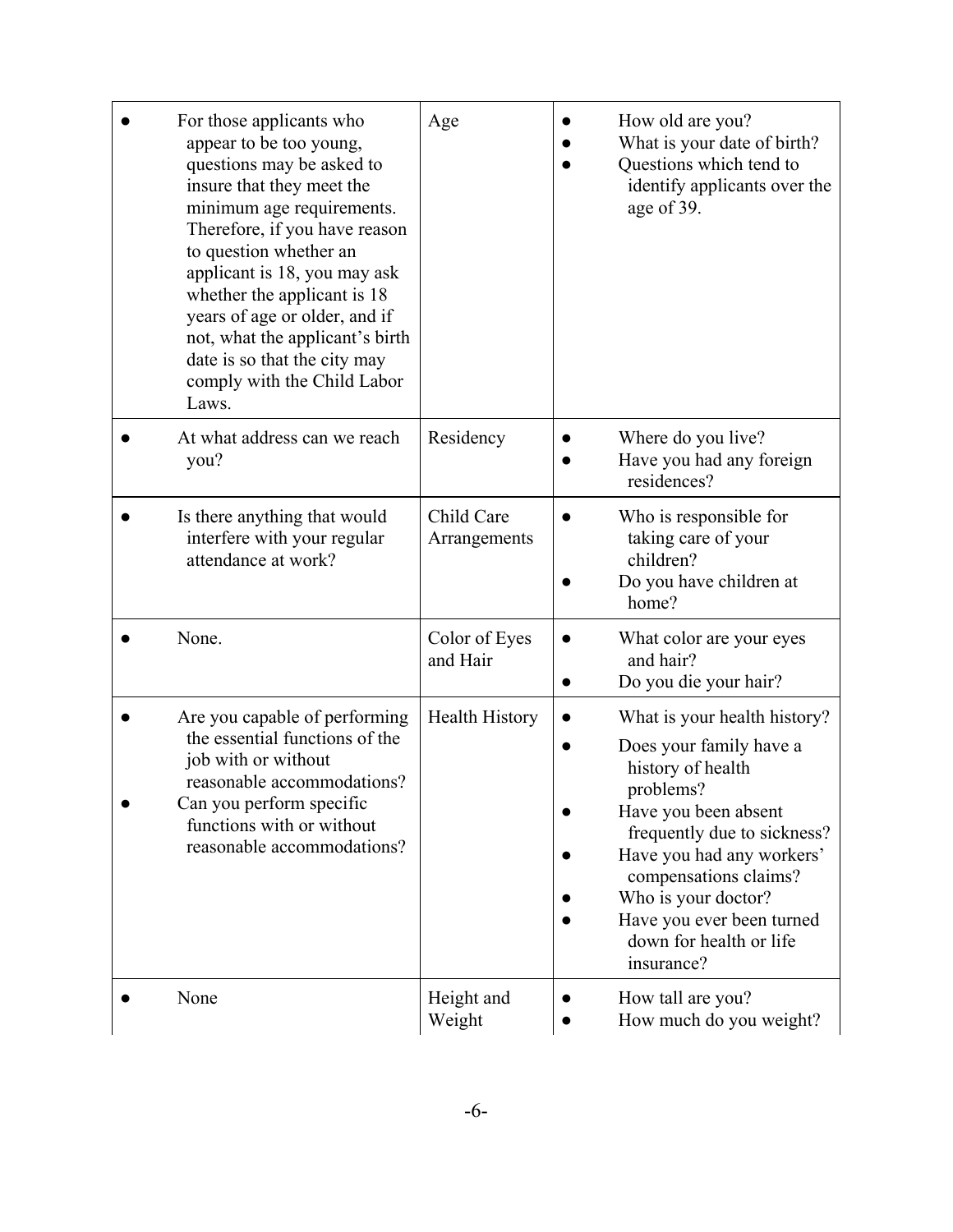| Do you have the legal right to<br>work in the United States and<br>can you provide verification<br>of that right? $3^3$                                                                                                                                | Birthplace and<br>Citizenship     | What citizenship do you<br>hold?<br>Where were you born?<br>Are you American?<br>What is your spouse's or<br>parent's nationality or<br>origin?<br>How did you acquire the<br>ability to speak a foreign<br>language? |
|--------------------------------------------------------------------------------------------------------------------------------------------------------------------------------------------------------------------------------------------------------|-----------------------------------|-----------------------------------------------------------------------------------------------------------------------------------------------------------------------------------------------------------------------|
| Generally none.<br>May be considered only if it<br>is a bona fide occupational<br>qualification considered<br>essential to a particular<br>position. This determination<br>should be made in advance of<br>interviews with assistance<br>from counsel. | <b>Sex</b>                        |                                                                                                                                                                                                                       |
| Are you available to work the<br>days and hours of the job?                                                                                                                                                                                            | Religion, Work<br>days and Shifts | What is your religious<br>denomination?<br>What church do you attend?<br>Was your school or college<br>associated with any<br>religious group?                                                                        |

 <sup>3</sup> After the decision to hire is made, to satisfy the verification requirements, employers must ask all new hires for documents establishing both identity and work authorization. Certain documents can establish both, such as a U.S. passport, a certificate of U.S. Citizenship, a certificate of naturalization, an unexpired foreign passport, (but only if it contains an unexpired endorsement of the Attorney General authorizing employment in the U.S.)., a resident alien card that contains a photograph of the person or other identifying information. If an individual cannot produce a document establishing identity and work authorization, then the employer must request two documents, one establishing identity and the other work authorization. Documents establishing "work authorization only" are a social security card (unless the card specifically says the individual is not authorized to work in the U.S.), a birth certificate issued in the United States, or a certificate establishing a birth abroad of a U.S. Citizen, or other work authorization documents deemed acceptable under Federal regulation. Information can be obtained from the INS at (202) 786-4764. Documents establishing "identity only" are a driver's license or any other state identity documents, provided they contain a photograph of the person or a detailed description of the person or other identity documents deemed acceptable under Federal regulations.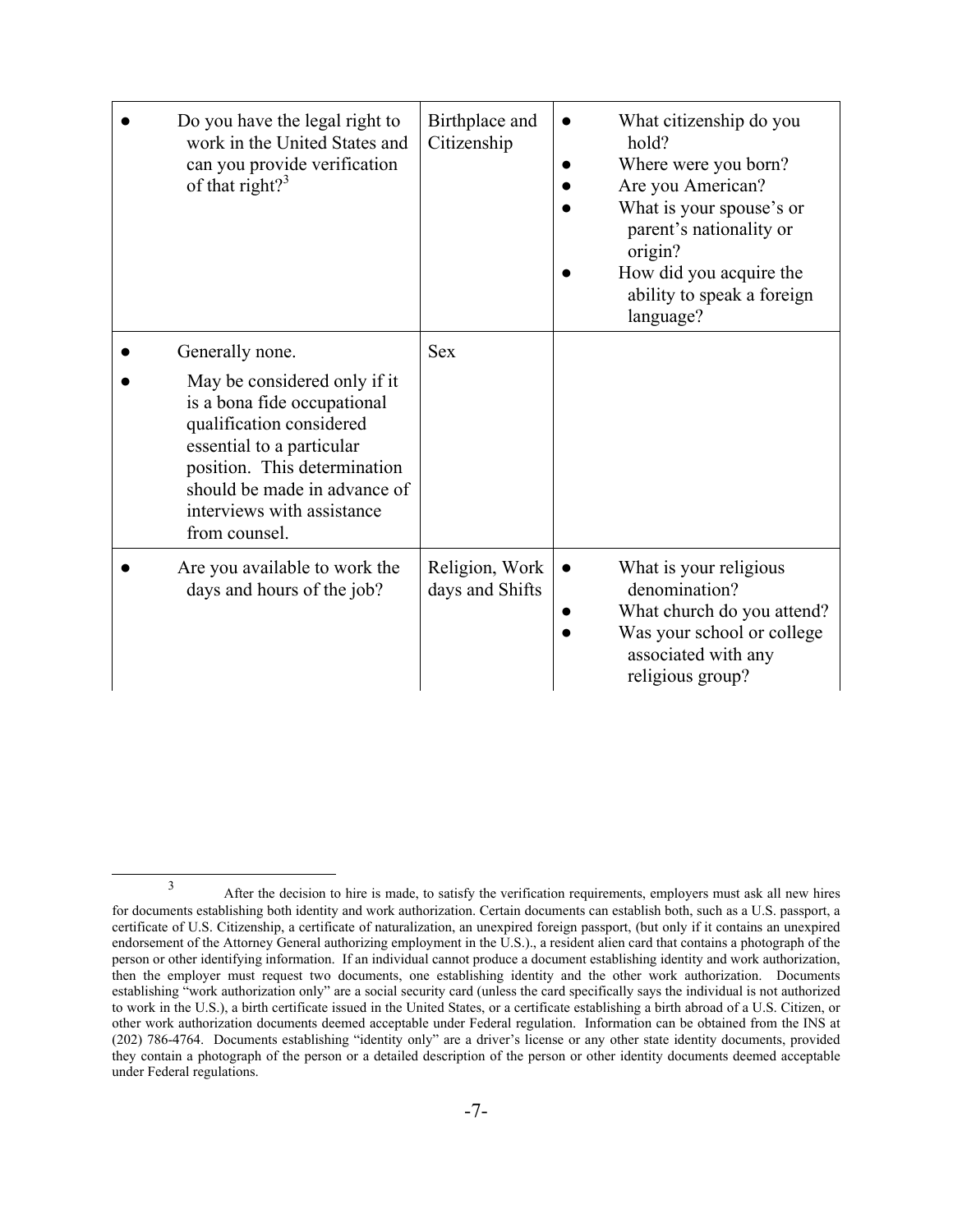| Are you capable of performing the<br>essential functions of the job with or<br>without reasonable accommodations?                                                                                                                    | Disability                                                 | Do you or have you had any<br>disabilities?<br>What is your health history?<br>Have you been absent<br>frequently due to sickness?<br>Have you had any workers'<br>compensation claims?<br>Who is your doctor?<br>Have you ever been turned<br>own for health or life<br>insurance? |
|--------------------------------------------------------------------------------------------------------------------------------------------------------------------------------------------------------------------------------------|------------------------------------------------------------|-------------------------------------------------------------------------------------------------------------------------------------------------------------------------------------------------------------------------------------------------------------------------------------|
| What is your educational<br>background (without giving<br>dates to degrees, diplomas,<br>$etc.$ )?                                                                                                                                   | Dates of Public<br>School<br>Attendance                    | What are the dates of your<br>high school or elementary<br>school attendance?                                                                                                                                                                                                       |
| What is your educational<br>background (without giving<br>dates to degrees, diplomas,<br>$etc.$ )?                                                                                                                                   | Dates and<br>Location of<br>Colleges<br>Attended           | What are the dates of your<br>college attendance?<br>Where is your college<br>located?<br>What activities did you<br>participate in while<br>attending college?                                                                                                                     |
| Do you have any problems that<br>would interfere with your<br>ability to perform you job?                                                                                                                                            | Credit Record,<br>Charge<br>Accounts,<br>Home<br>Ownership | Do you own your own<br>home?<br>What are your credit card<br>balances?<br>Have you been involved in<br>bankruptcy?<br>Have you had anything<br>repossessed?                                                                                                                         |
| Only if a specific mode of<br>transportation is required for<br>the job, may you ask whether<br>the applicant has that mode of<br>transportation available and<br>an operator's license for the<br>needed mode of<br>transportation. | Transportation                                             | Do you have a driver's<br>license?<br>Do you drive?<br>Have you had your driver's<br>license revoked?                                                                                                                                                                               |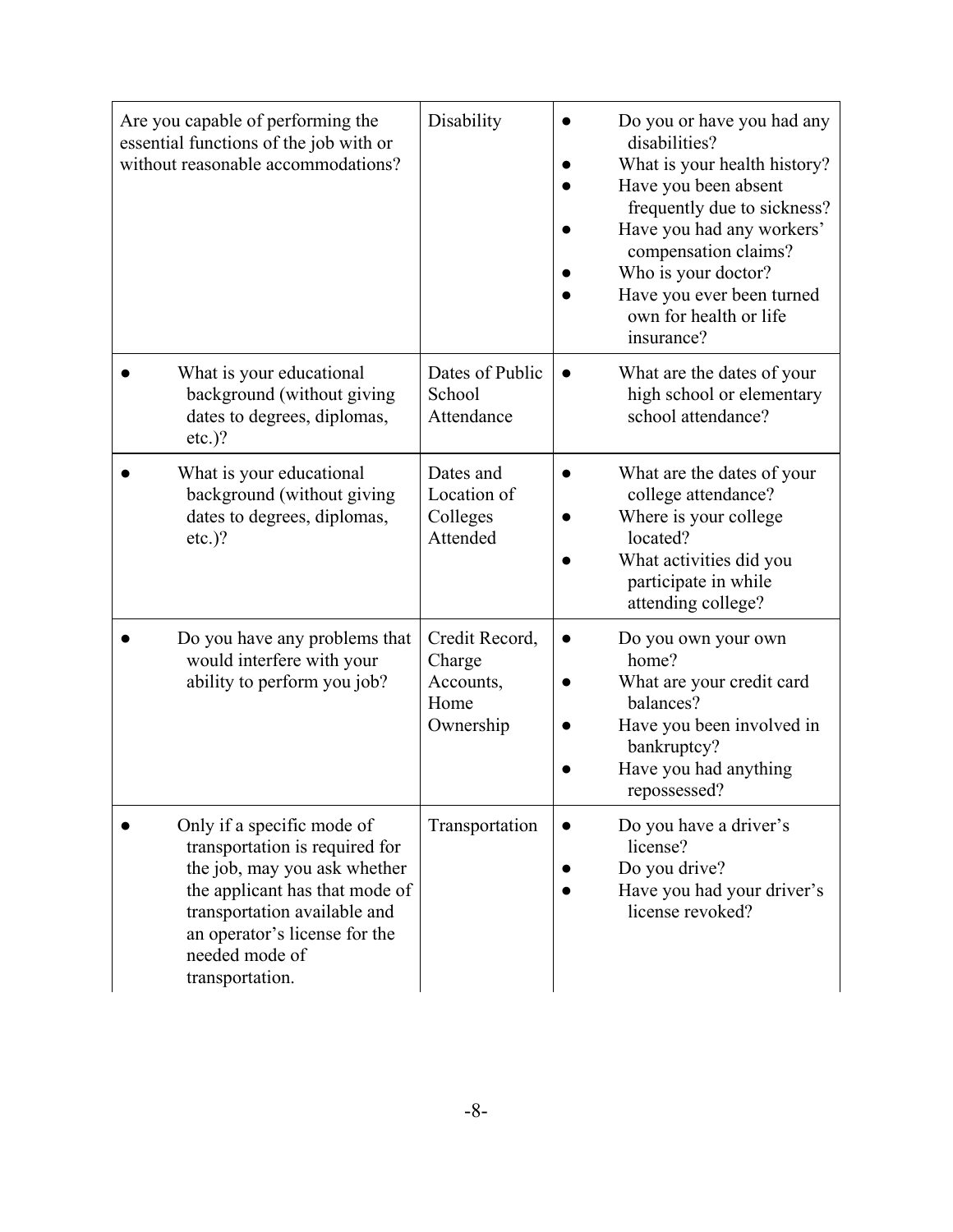| Only if information as to<br>licenses or certificates is<br>relevant to the job may you<br>ask questions about specific<br>licenses or certificates. For<br>example, if you are<br>interviewing an applicant for<br>a position as a driver of a<br>commercial motor vehicle,<br>you may ask whether the<br>applicant has a commercial<br>motor vehicle license. | Licenses and<br>Certificates   |           | What licenses or certificates<br>do you have?                                              |
|-----------------------------------------------------------------------------------------------------------------------------------------------------------------------------------------------------------------------------------------------------------------------------------------------------------------------------------------------------------------|--------------------------------|-----------|--------------------------------------------------------------------------------------------|
| What is the name and address<br>of a person we can notify in<br>case of an emergency?                                                                                                                                                                                                                                                                           | Notice in Case<br>of Emergency |           | What is the name and<br>address of a relative we<br>can notify in case of an<br>emergency? |
| None.                                                                                                                                                                                                                                                                                                                                                           | Photograph                     |           | Any requirement or request<br>for a photograph prior to<br>hire.                           |
| None.                                                                                                                                                                                                                                                                                                                                                           | Arrests                        |           | Have you been arrested?                                                                    |
| Are you a member of any<br>organizations which have<br>relevancy to your ability to<br>perform the job?                                                                                                                                                                                                                                                         | Organizations                  |           | List all clubs, societies and<br>lodges to which you<br>belong.                            |
| None.                                                                                                                                                                                                                                                                                                                                                           | Relatives                      |           | Do you have any relatives<br>working for us?                                               |
| Will you accept a starting<br>salary of \$<br>Will you accept a starting<br>salary within the range of \$<br>$\gamma$<br>and $\frac{\S_{\text{max}}}{\S_{\text{max}}}$                                                                                                                                                                                          | Lowest<br>Acceptable<br>Salary | $\bullet$ | What is the lowest salary<br>you will accept?                                              |

The regulations implementing the ADA state that the following questions may not be asked as part of the employment application process:

- 1. Have you ever had or been treated for any of the following conditions or diseases? (followed by a checklist)
- 2. Please list any conditions or diseases for which you have been treated in the past three years?